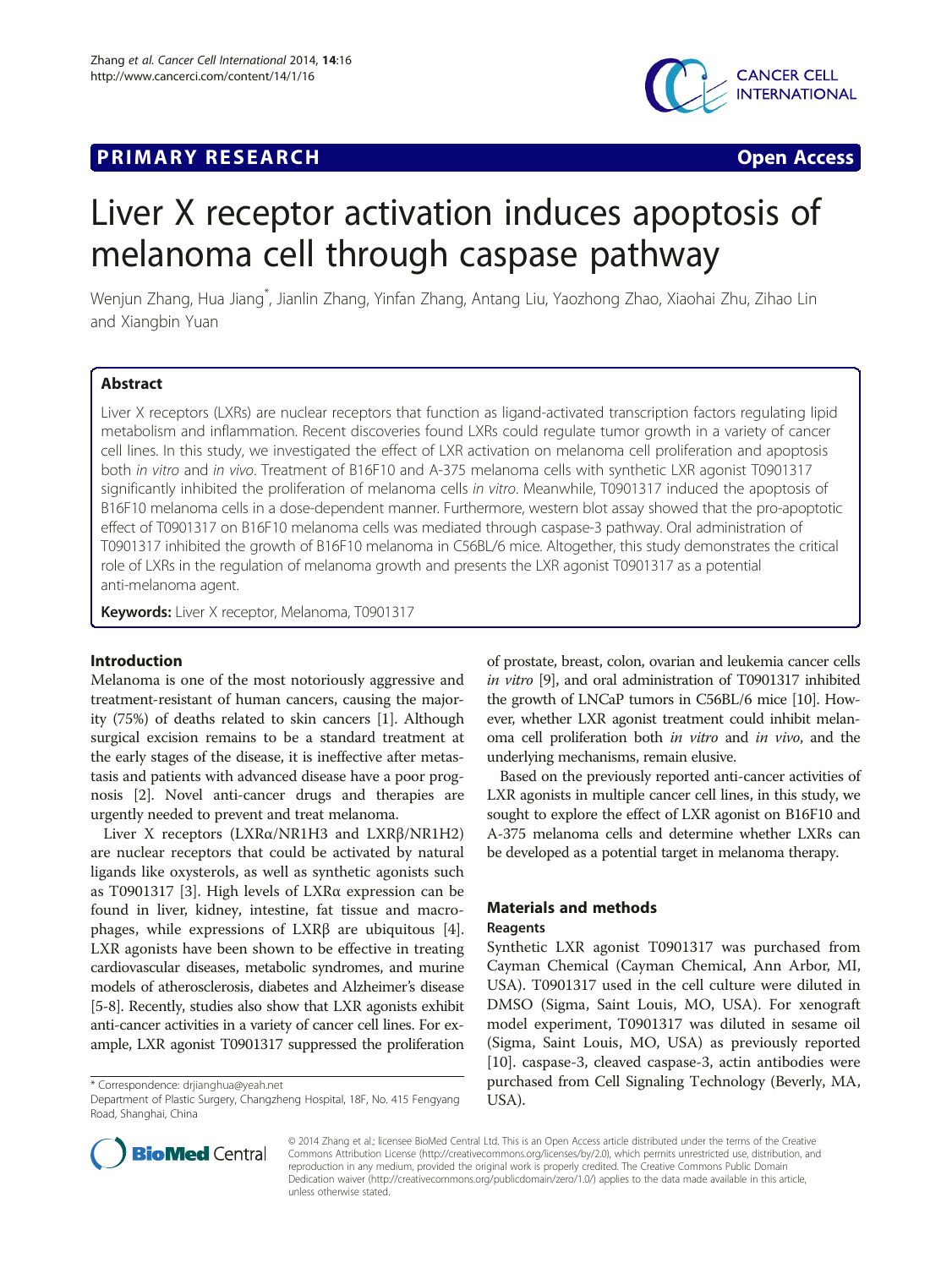# Cell culture

B16F10 murine melanoma cell line, A-375 human melanoma cell line and murine melanocyte cell line L10BIOBR were obtained from Cell Bank, Shanghai Institute of Life Science, Chinese Academy of Sciences (Shanghai, China). Cell lines were grown and maintained in DMEM supplemented with 10% fetal bovine serum (FBS) and antibiotics (100 U/mL penicillin and 10 μg/mL streptomycin) in a humidified incubator with 5% carbon dioxide, at 37°C.

# Transfection of siRNA

The siRNA oligonucleotides against mouse LXRα, LXRβ, and control were purchased from Santa Cruz Biotechnology. B16F10 cells were transfected with siRNA oligonucleotides using GenJet transfection reagent (Signa Gen, Gaithersburg, MD) according to the manufacturer's instructions.

#### Reverse transcription-PCR and quantitative PCR

Total RNA was isolated using Trizol reagent (Invitrogen) according to the manufacturer's instructions. cDNA was synthesized with PrimeScript RT Master Mix (TAKARA, Dalian, China) according to the manufacturer's instructions. The quantitative PCR was performed using SYBR Green PCR mix (Roche, Mannheim, Germany) on an ABI Prism 7900HT (Applied Biosystems). Thermocycler conditions included 2-minute incubation at 50°C, then 95°C for 10 minutes; this was followed by a 2-step PCR program, as follows: 95°C for 15 seconds and 60°C for 60 seconds for 40 cycles. β-actin was used as an internal control to normalize for differences in the amount of total RNA in each sample. The primer sequences were as follows (in the 5′ to 3′ orientation): β-actin forward, TGTCCAC CTTCCAGCAGATGT, β-actin reverse, AGCTCAGTAA CAGTCCGCCTAGA; ABCA1 forward, TACAGAAGC CAAGAAGGACC, ABCA1 reverse, TCGTCAGAGGTT TAAGTGGG; SREBF1 forward, TGGCTTGGTGATGCT ATGTT, SREBF1 reverse, GGTTATTACCTGGTGGAG GG. Relative levels of gene expression were determined using the ΔΔCt method relative to the internal control gene β-actin.

# Cell proliferation assay

B16F10 and A-375 melanoma cells and murine melanocyte cell line L10BIOBR were cultured in 96-well plate at an initial density of 2000 cells per well, in 100 μl of DMEM medium containing 1% FBS with the addition of DMSO or T0901317 (1, 3 and 10 μM). After 24, 48 and 72 hours of DMSO or T0901317 treatment, cell proliferation was determined using a WST-1 Kit (Roche, Mannheim, Germany).

#### Cell apoptosis analysis

Murine B16F10 melanoma cells were cultured in DMEM medium containing 10% FBS, and treated with DMSO

or T0901317 (3 μM) for 24, 48 and 72 hours. Then, cells were harvested by trypsinization, and stained with FITC Annexin V and propidium iodide (PI) (Invitrogen, Paisley, UK). The stained cells were analyzed immediately by flow cytometry using FACS Calibur (BD Biosciences) and FlowJo software.

# Western blot

Cells were lysed in RIPA buffer (Beyotime, Haimen, China) and protein concentration was determined with the Bradford reagent (Beyotime, Haimen, China) using a bovine serum albumin standard. Proteins were resolved on 6% polyacrylamide gels containing SDS. Electrophoresis and blotting were performed using standard procedures. Visualization of the immunoreactive proteins was accomplished with an enhanced chemiluminescence reaction (Millipore, Billerica, MA, USA). Measurement of actin expression was used as a loading control.

# Mouse xenograft model

Six- to eight-week-old male C57BL/6 mice were subcutaneously injected with B16F10 melanoma cells at the dose of  $10^6$  cells (n = 5 mice per group). Tumor growths were monitored by caliper measuring every other day, and tumor volumes were calculated using the formula: length  $\times$  (width)<sup>2</sup>  $\times$  0.52. The liver X receptor agonist T0 901317 was administered by daily oral gavage in a sesame oil vehicle as previously reported [[10](#page-5-0)]. All the mice were sacrificed and tumors were harvested for further analysis at indicated time points. Mice were treated and maintained at the Center for Laboratory Animals, Second Military Medical University.

#### Statistical analysis

All experiments were repeated at least three times. Data were expressed as mean ± SEM. Statistical significance was determined by two-way analysis of variance followed by Student t test. Values of  $p$  less than 0.05 were considered significant.

# Results

# LXR expression in murine melanoma cell line

To study the role of LXRs in melanoma development, we first investigated the expressions of LXRs (LXRα and LXRβ) in B16F10 murine melanoma cell line and murine melanocyte cell line L10BIOBR using reverse transcription-PCR. As shown in Figure [1](#page-2-0)A, both LXRα and LXRβ were expressed in B16F10 cells. However, expressions of LXRα and LXRβ were not detected in L10BIOBR. Upon T090 1317 treatment, expressions of LXR target genes, ABCA1 and SREBF1, were induced in B16F10 (Figure [1B](#page-2-0)), indicating LXRs were functional in B16F10 melanoma cell line.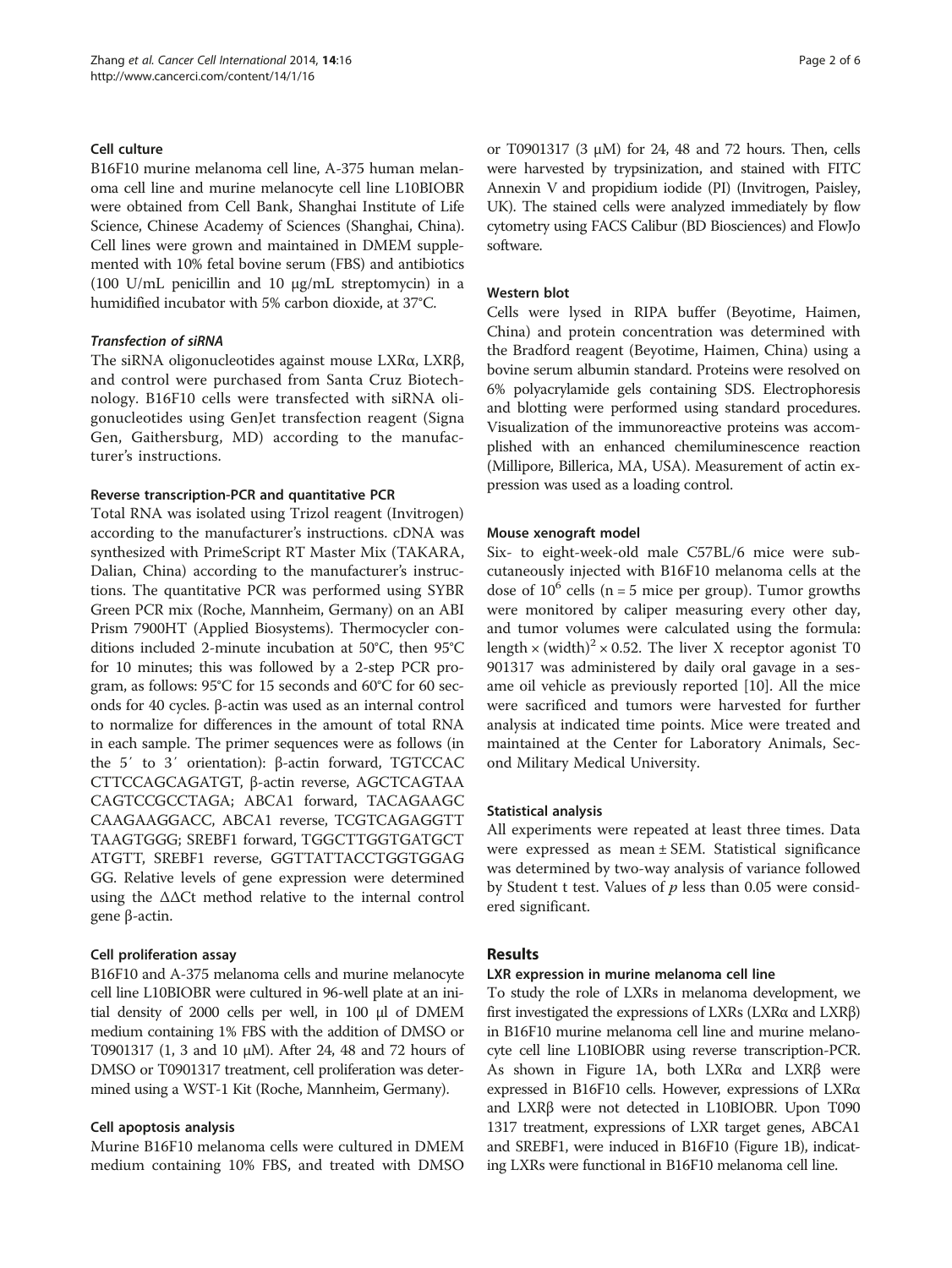<span id="page-2-0"></span>

#### LXR activation inhibits proliferation of melanoma cells

As previously reported, LXR agonists are able to inhibit the proliferation of a variety of cancer cell lines. To determine the effect of LXR agonists on melanoma cell proliferation, we treated melanoma cell line B16F10 and A-375 with synthetic agonist T0901317. As determined by WST-1 assay, T0901317 suppressed the proliferation of B16F10 melanoma cell line in a dose- and time-dependent manner (Figure [2A](#page-3-0), B). However, normal melanocyte proliferation was not affected by T0901317 (Figure [2](#page-3-0)C).

To test the specificity of LXRs in T0901317-mediated effects, we used small interfering RNAs (siRNAs) to down regulate the expression of LXRα and LXRβ in B16F10 cells. Although knockdown of LXRα did not reverse the antiproliferative effects of T0901317, T0901317 failed to manifest the anti-proliferative effects in the absence of LXRβ (Figure [2](#page-3-0)D). Therefore, LXR activation by T0901317, expecially LXRβ, inhibits proliferation of melanoma cells.

# LXR activation induces apoptosis of melanoma cells via caspase pathway

Based on the anti-proliferation effects of LXR activation on melanoma cells, we then investigated the effect of LXR agonist T0901317 on melanoma cell apoptosis. B16F10 cells were treated for 72 hours with increasing doses of T09 01317, and then collected for apoptosis assay. As shown in Figure [3](#page-4-0)A, compared with DMSO treatment, T0901317 treatment significantly increased the percentage of apoptotic Annexin V+ PI<sup>−</sup> cells, with 10 μM T0901317 exhibiting the strongest pro-apoptotic effects.

To further understand the mechanisms by which LXR activation promotes B16F10 cell apoptosis, we examined the expressions of apoptotic pathway-associated proteins. As shown in Figure [3](#page-4-0)B, T0901317 treatment induced the activation of caspase-3, indicating caspase-3 was involved in the LXRs-regulated melanoma apoptosis.

#### LXR activation inhibits tumor growth in mice

To confirm the anti-cancer effect of LXR agonist T090 1317 in vivo, we established the murine melanoma xenograft model and treated mice with LXR agonist T0901317 simultaneously. T0901317 was administered via gavage using sesame oil vehicle at a dose of 10 mg/kg body weight per day as previously reported [[10](#page-5-0)]. As shown in Figure [4](#page-4-0)A, the tumor volumes of T0901317-treated mice were significantly reduced when compared to vehicle-treated mice. To further confirm the in vivo anti-melanoma activity of T0901317 was mediated through LXR signaling, we analyzed the expression of LXR target genes, ABCA1 and SREBF1, in tumors, and found that expressions of ABCA1 and SREBF1 were increased in T0901317-treated melanoma (Figure [4B](#page-4-0)).

# **Discussion**

In this report, we present evidence of an anti-tumor effect for LXRs in a melanoma cancer system. Coupled with others' results in prostate cancer, breast cancer, ovarian cancer, leukemia, hepatoma, non-small lung cancer and colon cancer cells [\[4,9,11\]](#page-5-0), these data suggest that LXRs could inhibit tumor growth in multiple cancer systems.

Malignant melanoma is the most aggressive of the cutaneous malignancies [\[12\]](#page-5-0), as current therapeutic treatments are greatly inadequate. Presently, the only effective therapy is the wide surgical resection of localized melanoma in its primary stages [[13](#page-5-0)] and it is usually resistant to cytotoxic chemotherapy. Therefore, investigating the mechanisms of melanoma development and exploring novel drugs to treat melanoma are becoming more and more urgent.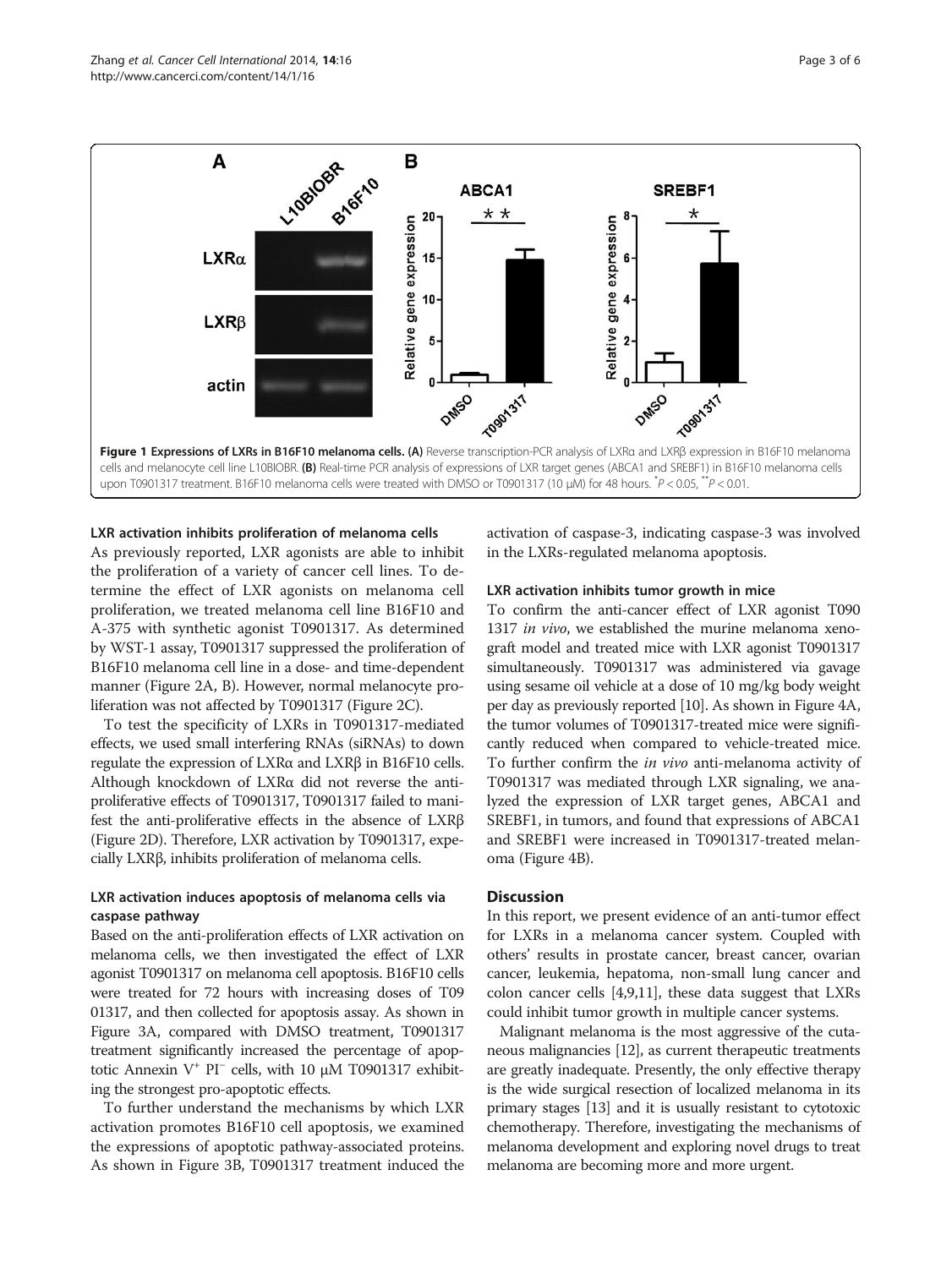<span id="page-3-0"></span>

Nuclear receptors are master regulators of transcriptional programs that integrate the homeostatic control of almost all biological processes [\[14\]](#page-5-0). LXRs are nuclear receptors that regulate lipid metabolism and inflammation [[15](#page-5-0)]. Recently, LXRs were found to regulate the cancer development, and LXR agonists were found to be able to suppress the proliferation of multiple types of cancer cells, such as prostate cancer, breast cancer, ovarian cancer, leukemia, hepatoma, non-small lung cancer, colon cancer cells and so on [\[9\]](#page-5-0). Though Chuu et al. found that LXR agonists implicated antiproliferative effect on human melanoma cell line MDA-MB-435 [\[9](#page-5-0)], the mechanisms were elusive and whether LXR agonists could inhibit melanoma growth in vivo remains unknown. In our study, we found that synthetic LXR agonist T0901317 also suppressed the proliferation of B16F10 and A-375 melanoma cells both in vitro and in vivo, suggesting the critical role of LXRs in controlling melanoma progression and presenting LXR agonist as a potential anti-melanoma agent in the future.

Besides the anti-melanoma effects of LXRs, others have also reported that LXRs might have important biological roles in the skin. For example, LXRs could induce lipid synthesis in sebocytes, and inhibit the expressions of cytokines and metalloproteinases in skin-photoaging models [[16](#page-5-0)-[18\]](#page-5-0). LXRs are upregulated in melanocytes from perilesional skin of vitiligo patients [\[19](#page-5-0)], and LXR activation could inhibit the melanogenesis in human primary melanocytes and murine B16 melanoma cells by downregulating melanogenic enzymes through Ras- and ERK-induced MITF degradation [\[20\]](#page-5-0). Our study presented LXRs as key target proteins for the treatment of melanoma, which does not conflict others' finding, depending on the use of different agonist and dosages. Further study is needed to fully explore the role of LXRs in the skin, including lipid synthesis, skin photoaging, melanogenisis as well as melanoma growth.

Up to now, the exact mechanisms by which LXR exerts anti-tumor effects are not clear. However, according to a previous study on LXR, LXR might exert anti-tumor effects through downregulation of AKT phosphorylation and inducing the canonical apoptotic pathway in prostate cancer [\[11\]](#page-5-0). It is possible that, in our study, LXR might also exert anti-melanoma effects through AKT signalling. In our future study, we will try to explore the molecular mechanisms.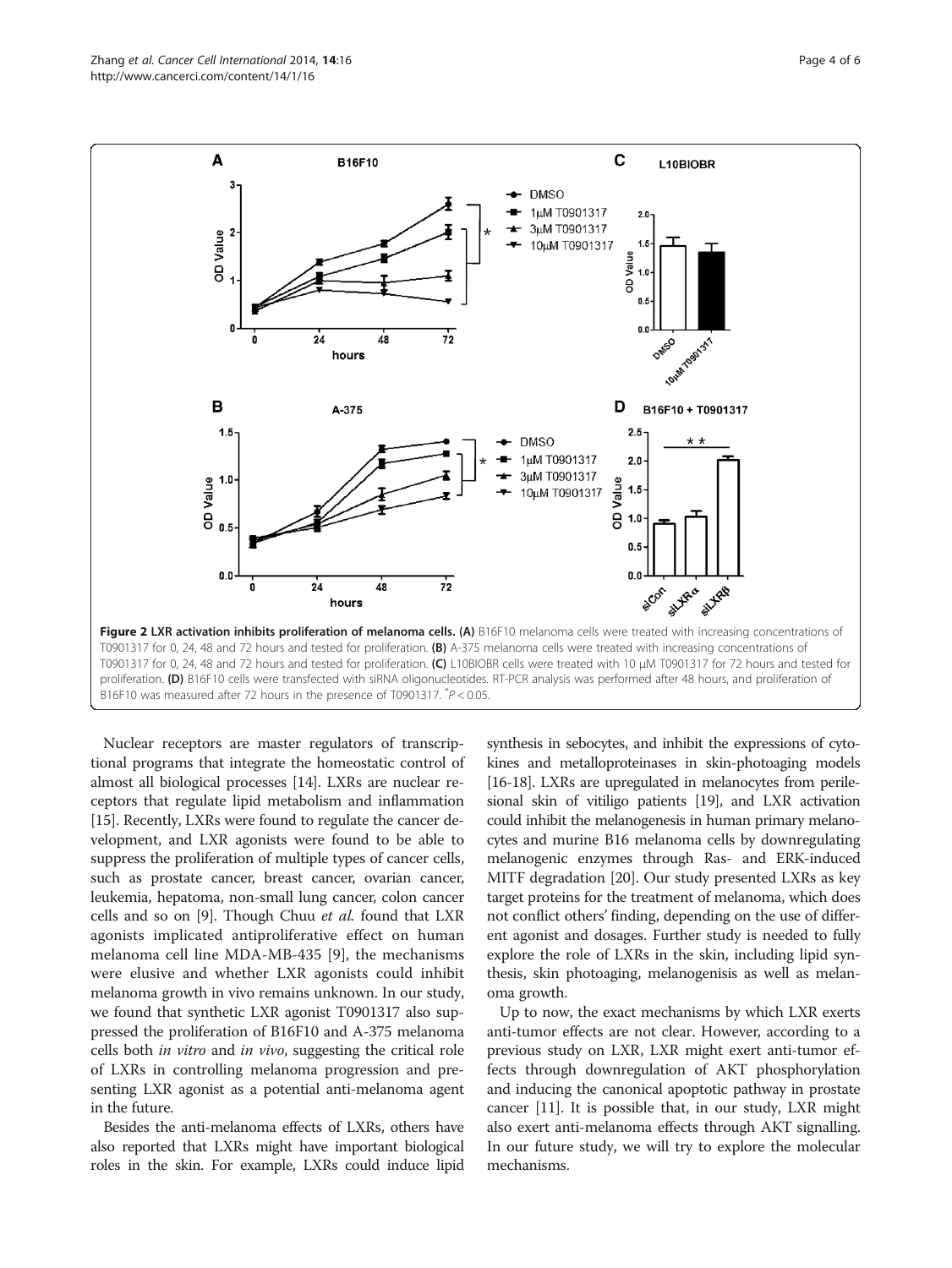<span id="page-4-0"></span>